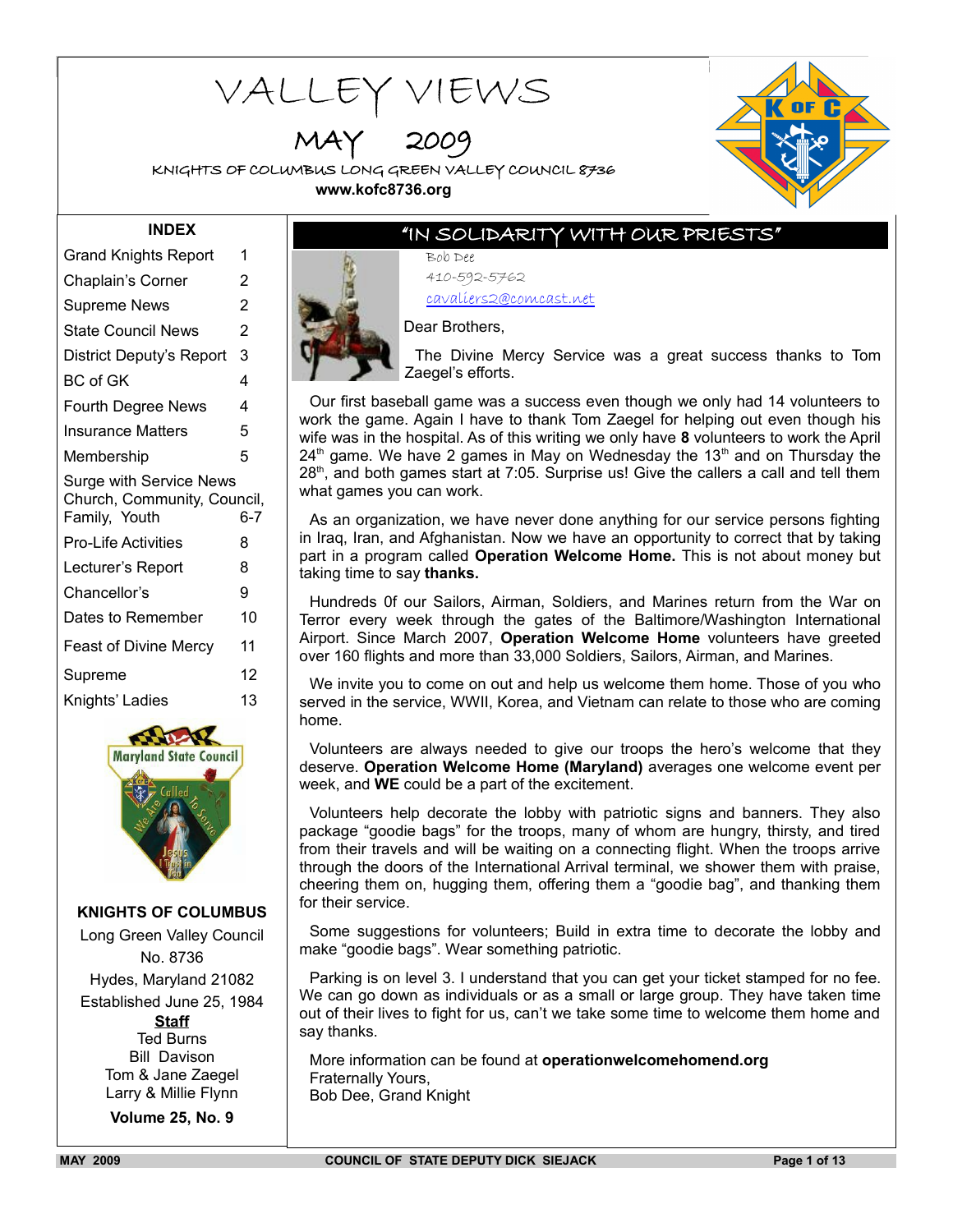# **CHAPLAIN'S REPORT Fr. Willie Franken; 410-592-6206; WFranken@archbalt.org**

Dear Brother Knights,

 Our popular tradition designates May as the month to honor the Blessed Virgin Mary. Mary enjoys a unique relationship with her Son Jesus, and with us as Knights. Our knowledge of her is limited as we look to the scriptures as a resource. However, Mary is our model of faith as we see her willingness to do what God asks of her. At the time of her Annunciation, Mary could have said to the angel: "Not me. I am too busy, not ready, too young, etc…" She made no excuses. Her "Yes" to God indicates the faith and trust she had.

St. John will hold its annual spring fling carnival and we are praying for good weather. This event tries to bring people together from the parish community and local community to enjoy and have fun. I am grateful for the Knights of Columbus support and all those who volunteer to make this event possible.

## **SUPREME COUNCIL NEWS**

Knights of Columbus

- A Leader in Volunteerism
- Over the past 10 years, Knights of Columbus have given:

#### **CHARITABLE CONTRIBUTIONS TOTALING . . . . . . . . . . . . . . . \$ 1.28 BILLION VOLUNTEER SERVICE TOTALING . . . . . . . . . . . . . . . . . . 612 MILLION HOURS**

The results of the Order's annual Survey of Fraternal Activity for the year ending December 31, 2007, show that total contributions to charity at all levels reached \$144,911,781 – exceeding the previous year's total by more than \$1 million.

The figure includes \$31,235,220 donated by the Supreme Council, and \$113,676,561 in charitable donations from state and local councils, Fourth Degree assemblies, and Squire circles.

The survey also shows that the reported number of volunteer hours by Knights for charitable causes grew to 68,695,768 hours, up more than 400,000 hours from 2006.

There were 393,030 Knights of Columbus blood donors during the year, and Knights made more than 5.5 million visits to the sick and bereaved.

Cumulative figures show that during the past decade, the Knights of Columbus has donated nearly \$1.28 billion to charity, and provided in excess of 612 million hours of volunteer service in support of charitable causes.

Despite the Knights of Columbus continuing to give more, the national philanthropic giving index is down 22 percent. At a summit of charitable and volunteer organizations held in New York City in February, Carl Anderson, Supreme Knight of the Knights of Columbus, Anderson encouraged charitable organizations to work together with the new administration to emphasize and create opportunities for volunteers, especially at a time when financial donations to charity are decreasing.

Speaking just days after the Jan. 19 National Day of Service, Mr. Anderson also called for Americans to take the spirit of that day forward and to make 2009 "the year of the volunteer."

"Government and charities must work together for the good of our country, and in difficult economic times,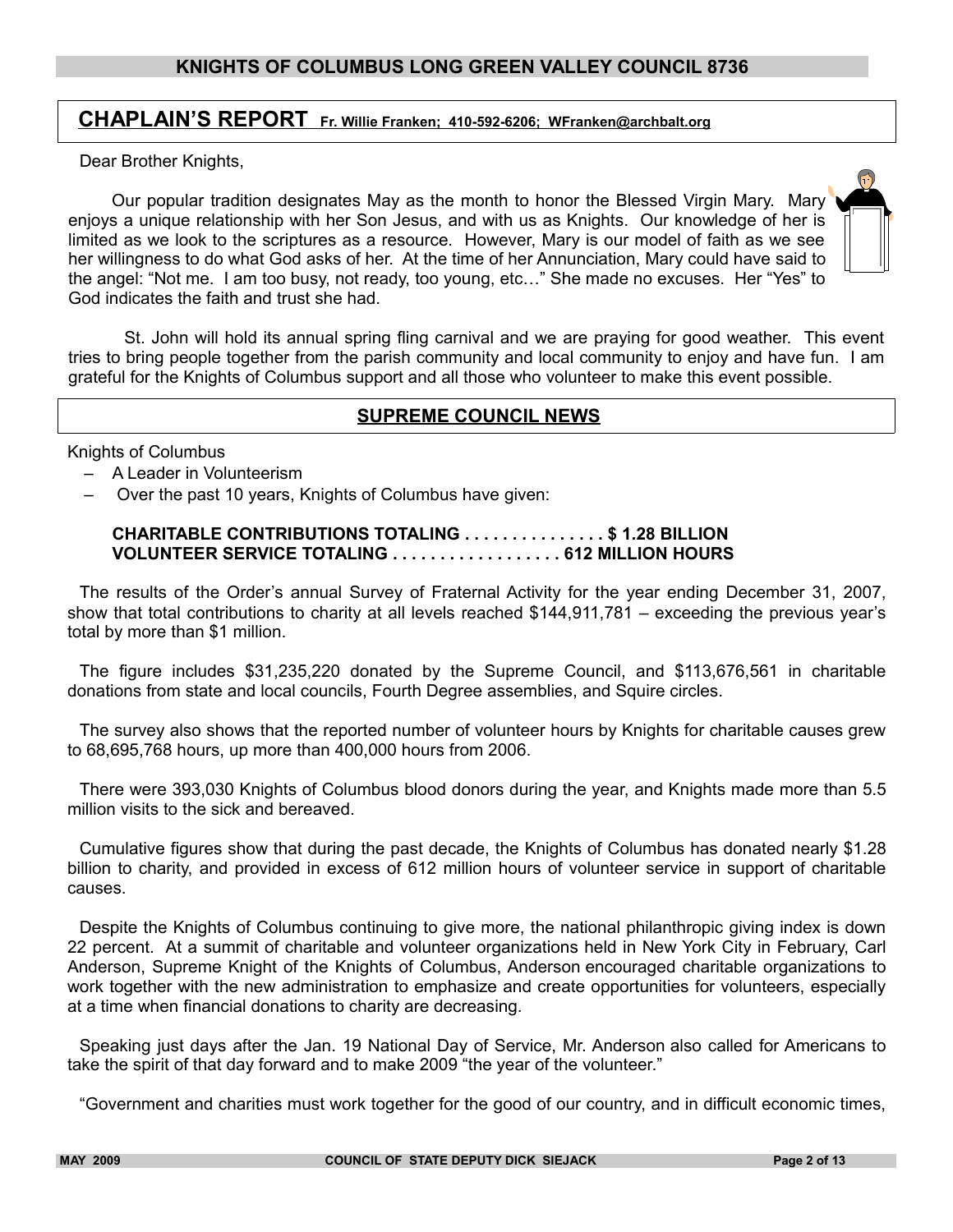that means creating opportunities for Americans to give of their time and talent, as well as their treasure," said Anderson. "People may be unable to donate \$50 or \$100 dollars to charity, but everyone can certainly spend an extra hour a week – that's less than 10 minutes a day – doing something for the good of his or her neighbor."

Please keep up the good work that we do as followers of Jesus and Knights of Columbus.

## **STATE REPORT**

#### **MARYLAND KNIGHTS OF COLUMBUS CHARITY FUND, INC**

The Charity Fund is a source of support after Councils have assisted with charitable requests. All applications should come through a Council, reviewed by the Grand Knight and the District Deputy.



Brothers, this CHARITY FUND has worked because of your generosity over the years. We have paid for medical, hospital, taxes, utilities, mortgages, rents, insurances, car payments, equipment for the handicapped, and have furnished respectable burials for Brother Knights.

Please help the Maryland State Council Knights of Columbus Charity Fund with your annual taxdeductible gift.

**The need for support has never been greater.** For this calendar year, the Fund has already processed or received 14 applications. In previous years we have process an average total of 22 cases.

Please send checks made to the Maryland State Council Charity Fund, c/o Johnny Norman, 2517 Ryce Drive, Waldorf, MD 20601. Complete details and application are available on the State Council website (www.kofc-md.org). Inquiries may also be made to the Directors: Johnny Norman, 301-645-3967 or Pat Corcoran, 410-588- 5880.

Charity is our First Principle!

## **DISTRICT DEPUTY REPORT Brian O'Connor; District Deputy 1**

We hope to see you at the Ocean in May. REACHING FOR THE STARS REPORT AS OF 03/15/09

| Council No.           | <b>New</b>     | <b>Dropped</b> | <b>Net</b> | Net Insurance |
|-----------------------|----------------|----------------|------------|---------------|
|                       | <b>Members</b> | <b>Members</b> | Membership | Increase      |
|                       |                |                | Increase   |               |
| 8736                  |                |                |            |               |
| 9815                  |                |                |            |               |
| 10100*                | 6              |                | 6          |               |
| 11372                 |                | ◠              | 5          |               |
| <b>District Total</b> | 21             |                | 19         |               |

Star District Goals Net 21 New Members; 11 Insurance Members

\* Meeting Star Council Membership & Insurance requirements

Well we are now coming to the end of this fraternal year and I want to start by congratulating and thanking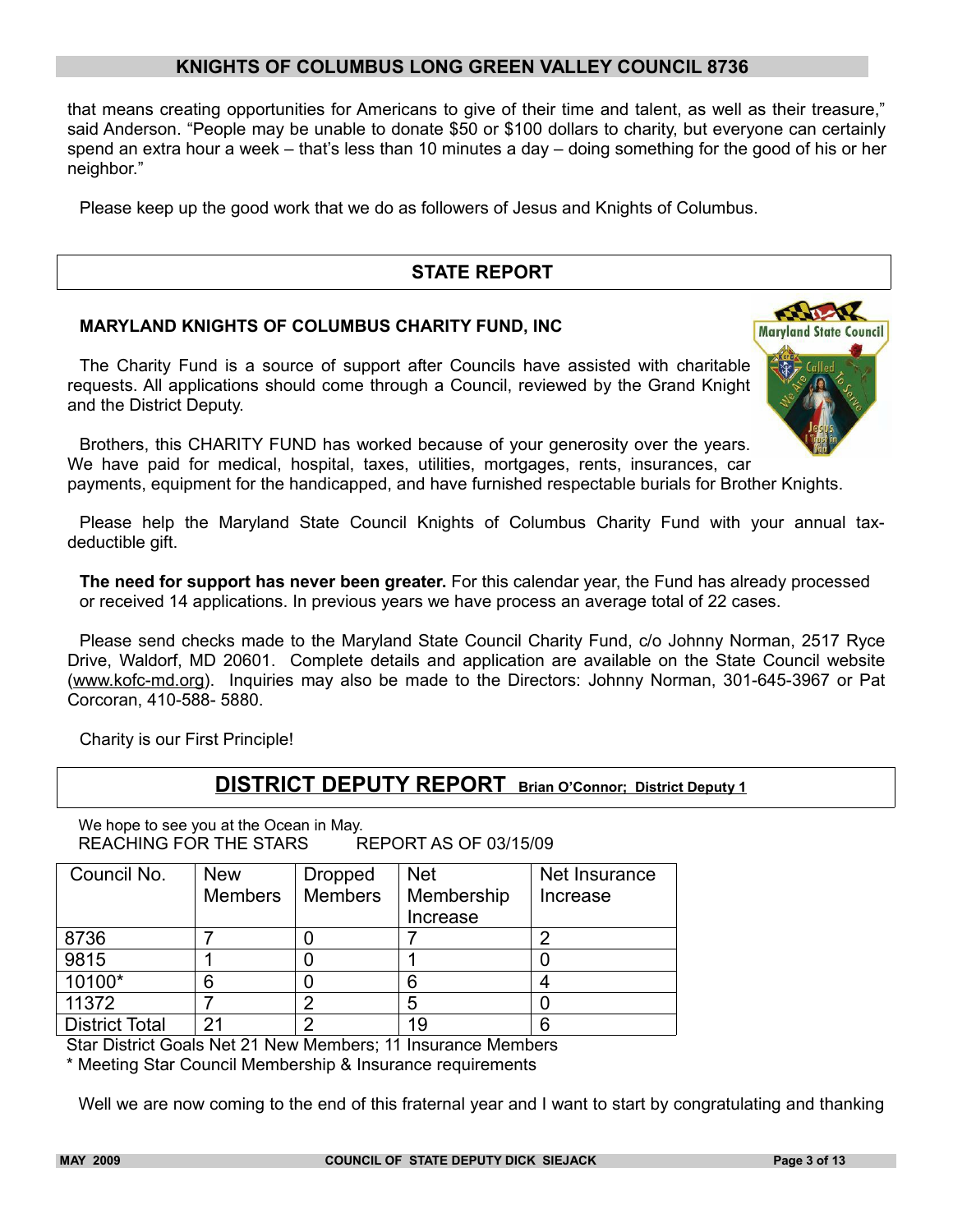all the Grand Knights, Council officers, chairman, members and Ladies who contributed to their council's success during this year. This month we can sit back and relax at the convention and reflect on the successes during the past year. Currently we have one council who has reached Star council.

There is a chance that one other council will meet its membership goal but it looks like, to my great disappointment, we will not make Star district this year. One of the areas were we have shown a particular weakness is the addition of new insurance members. One of the reasons may be is that we think of it as only an insurance program. It is much more than insurance products; there are also annuities, long term care programs and several other benefits. Contact your Fraternal Benefits Advisor who can tell you the many products and benefits available to you and your family from the Knights.

All that being said we need to continue working in our councils to complete the programs to finish out the current fraternal year. Additionally we need to put actions plans in effect which will allow your council to build upon the successes of the past year and to strengthen areas of weakness so that more members will want to participate in your council activities and bring in others to enjoy the fraternity of your council. Vivat Jesus!

Brian O'Connor District Deputy

#### **BALTIMORE CHAPTER OF GRAND KNIGHTS Michael Sallese President, PGN, FDD, PFN; Msallese11@verizon.net**

The Baltimore Chapter of Grand Knights will hold its next monthly meeting on Thursday May  $14<sup>th</sup>$  at Archbishop Fulton Sheen Council. This is Past Chapter President Knight as well as Honoree Night. If your council has an Honoree, please let Chapter President Mike Sallese know by May 10<sup>th</sup> so that a certificate recognizing your honoree can be prepared for presentation that evening.

Baltimore Chapter is also accepting nominations for its' Officers positions for Fraternal Year 2009 – 2010. The elected offices are President, Vice President, Secretary, Treasurer and Marshal. The elections will be held on Thursday June 11, 2009 at our regular meeting. If you are interested in running for a Chapter office, please bring a letter with you to the May or June meeting. The letter should explain your interest in being nominated and what office you wish to be nominated for and the name of the Brother Knight who will be giving your nomination speech.

Please support the Chapter by buying a raffle ticket for the month of June. The cost of the ticket is \$5.00 and prizes are awarded for each day in June. The prize amount is either \$100 or \$50, depending upon the day of the month. The specific amounts are noted on the raffle ticket.

**FOURTH DEGREE NEWS Archbishop John Carroll Assembly 2378; Faithful Navigator Michael Georgulas** 

My Brother Knights:

Fourth Degree Meetings are on the third Thursday of the month.

Master, Maryland District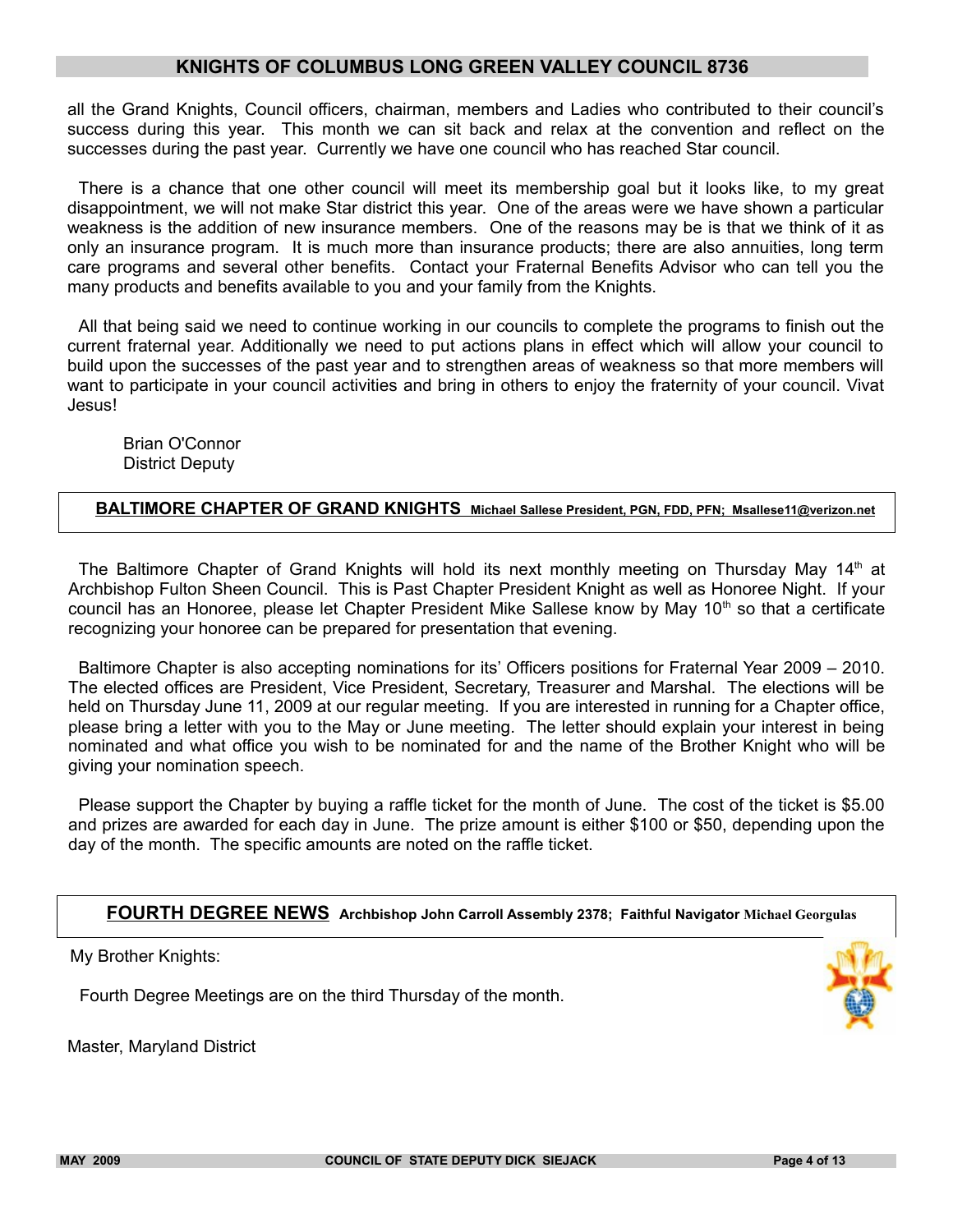#### **INSURANCE MATTERS Jeff Roemer, 410 825-0004, Jeffrey.roemer@kofc.org**

#### FRATERNAL BENEFITS

"It's a Matter of Trust"



There are many fine life insurance companies in the marketplace today. So why should you entrust your life insurance needs and those of your family to the Knights of Columbus?

In their rating report on the Knights of Columbus, Standard & Poor's states that it's "AAA" rating is based upon the following strengths: extremely strong capital, very strong competitive position, extremely strong liquidity and historically strong profitability.

I would suggest that a principal reason that we were able to achieve those accolades, along with what S&P described as a "distinct competitive advantage, a loyal customer base and a unique rapport with clients", is because we remain steadfastly committed to the vision of Fr. Michael McGivney – "protecting families for generations" by means of "life insurance by brother Knights for brother Knights."

That commitment is an essential core value of the K of C and our core values permeate all levels of our marketing program. Our "Marketing Code of Ethics" is modeled after the Ten Commandments and includes statements such as "thou shall present honestly and accurately all facts necessary to enable a member to make an informed decision." Our ethical principles for marketing are summed up by our Golden Rule: "In all my professional relationships, I pledge myself to the following rule of conduct – "I shall, in light of all conditions surrounding those I serve, render that service which, under the same circumstances, I would apply to myself."

That's what you can expect from me, your professional Knights of Columbus agent. I welcome the opportunity to present you with all the facts necessary for you to make a sound life insurance decision.

#### **MEMBERSHIP CHAIRMAN Jim Schmidt, Sr, PGK; 410-592-8891; snstrngjim@msn.com**

If you are going to the Spring Fling be sure to carry a Form 100 and the form where men can get information. Talk up the Knights of Columbus with those you meet at the Spring Fling. Also we seem to get all our volunteers for working at the beer stand at the same time. If you intend to help at the Spring Fling, please send me an e-mail with your 1st and 2nd choices for a time period. My e-mail is snstrngjim@msn.com. See you at the Spring Fling.

PS. If you live on a busy street maybe you can get a sign advertising the Spring Fling from Martha Schumacher or contact me and I'll get one for you.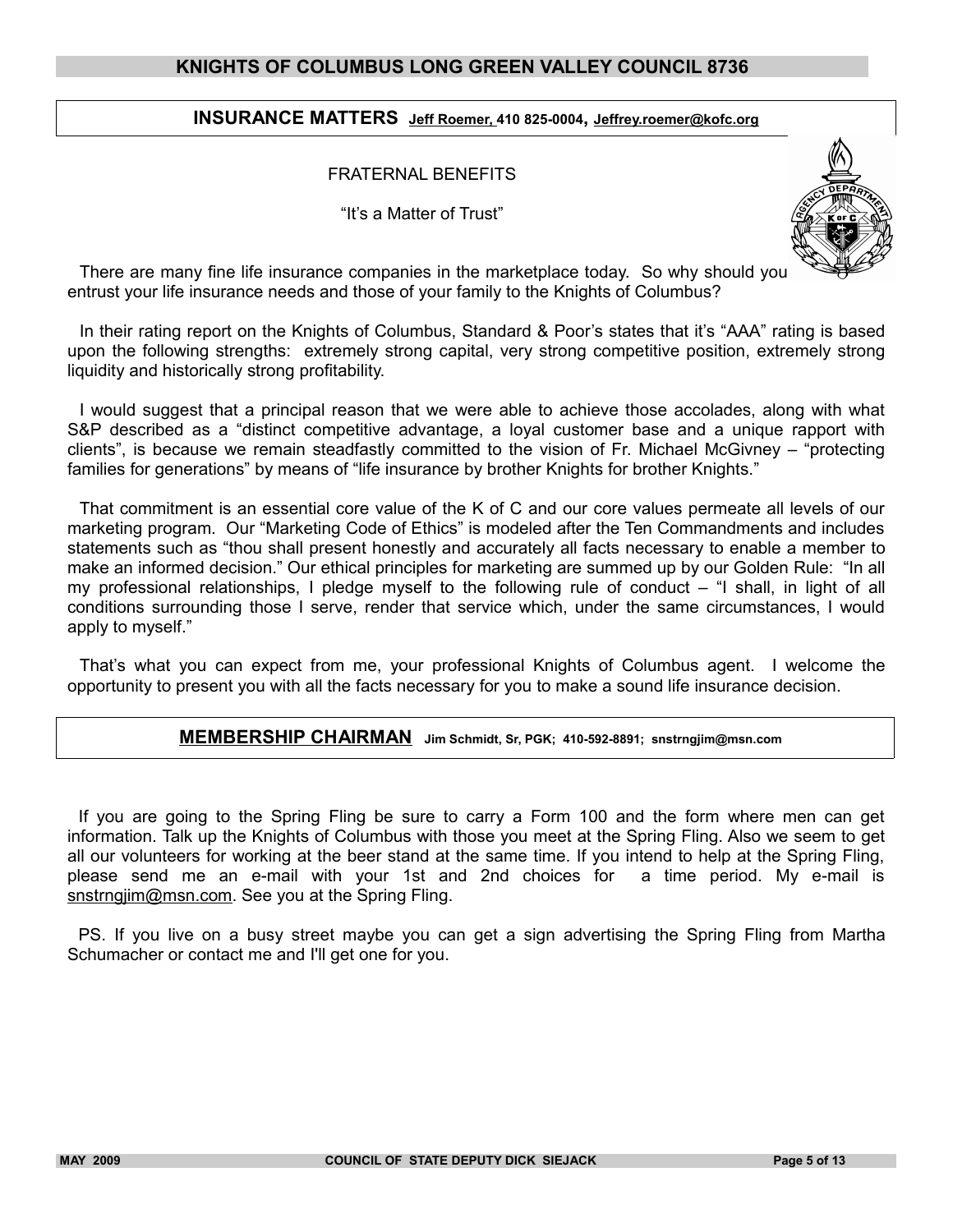## **CHURCH ACTIVITIES Randy Keiser; [mostincorporated@yahoo.com](mailto:mostincorporated@yahoo.com) 410-491-6407**

Well, Springtime is upon us and the plants are growing. In the fall the church asked us to tend the garden in front of the chapel and Holy Mary statue, the work will be mostly trimming and weeding unless someone with a green thumb could come up with some ideas for planting, flowers, etc.



The spring fling is scheduled to start on May 7th. Volunteers will be needed to help set up and serve at the beer garden.

**Feast of Divine Mercy Sunday** Tom Zaegel reports the following: A wonderful service was conducted on April 19 to celebrate the Feast of Divine Mercy at St. John the Evangelist Chapel. There were about 45 attendees. Father Willie, our worthy Chaplain, provided opportunity for the sacrament of Reconciliation during the first half of the service. Deb Jenkins was our leader, assisted by Paul Weber and Margie Hayes with readings. Many of the congregation joined us in the Council hall for a lite meal and refreshments. Thanks to Jim Schmidt and Larry Polk for their outstanding efforts with the meal. We received numerous compliments. In addition, our State Deputy, Dick Siejack and Pat, were able to join us for the reception, and we thank them for working us into their very busy schedule. Thanks to Grand Knight Bob Dee, Paul Weber, the other officers and Brother Knights who were there and supported the event. Hopefully as we continue our efforts to grow this feast day, we will see an increased attendance from our council brothers next year.

May 31st (the 5th Sunday after 7:30 mass) The knights will gather for Breakfast at the Sunshine Grill.

#### **COMMUNITY ACTIVITIES Mike Naumann; 410-592-4884; mike.n@pioneernetwork.com**

#### APRIL 2009 EASTER PROJECT

The Missionaries of Charity-Gift of Hope Convent is located on 818 Collington Avenue in Baltimore City. The Missionaries of Charity belong to the order of nuns founded by Blessed Teresa of Calcutta. The majority of nuns at the convent are from India. The Gift of Hope convent, originally St. Wenceslaus School, contains 12 hospital type rooms for terminally ill AIDS patients. Typically there are 10 AIDS patients residing there at any given time. In addition to caring for the terminally ill patients, visiting nursing homes and other charitable works, the nuns have an Outreach program for needy families registered with them. These families are given bags of food at Thanksgiving, Christmas and Easter. In 2008, our Council's Thanksgiving project donated food to their Thanksgiving and Christmas Outreach Food programs. The excess funds from the Thanksgiving project was used to support the Missionaries of Charity's 2009 Easter Food distribution.

On March  $17<sup>th</sup>$ , Long Green Valley Council donated the following to their Easter Outreach Program.

- 80 3 lb. Bags of Rice 80 - Bottles of Ketchup 80 - Bottles of Mustard
- 240 Cans of Tuna
- 80 Boxes of Frosted Flakes Cereal

I would like to thank PGK Carroll McComas, PGK James Schmidt Sr. and PGK James Schmidt Jr. for assisting with the food purchase and delivery to the Gift of Hope Convent. Thanks also to PGK Carroll McComas for the use of his truck.

Most of all, thanks to all of the Council members and members of St. John the Evangelist Church faith community for making these charitable acts possible by supporting our Knights of Columbus food project.

John J. Mayni, Project Chairman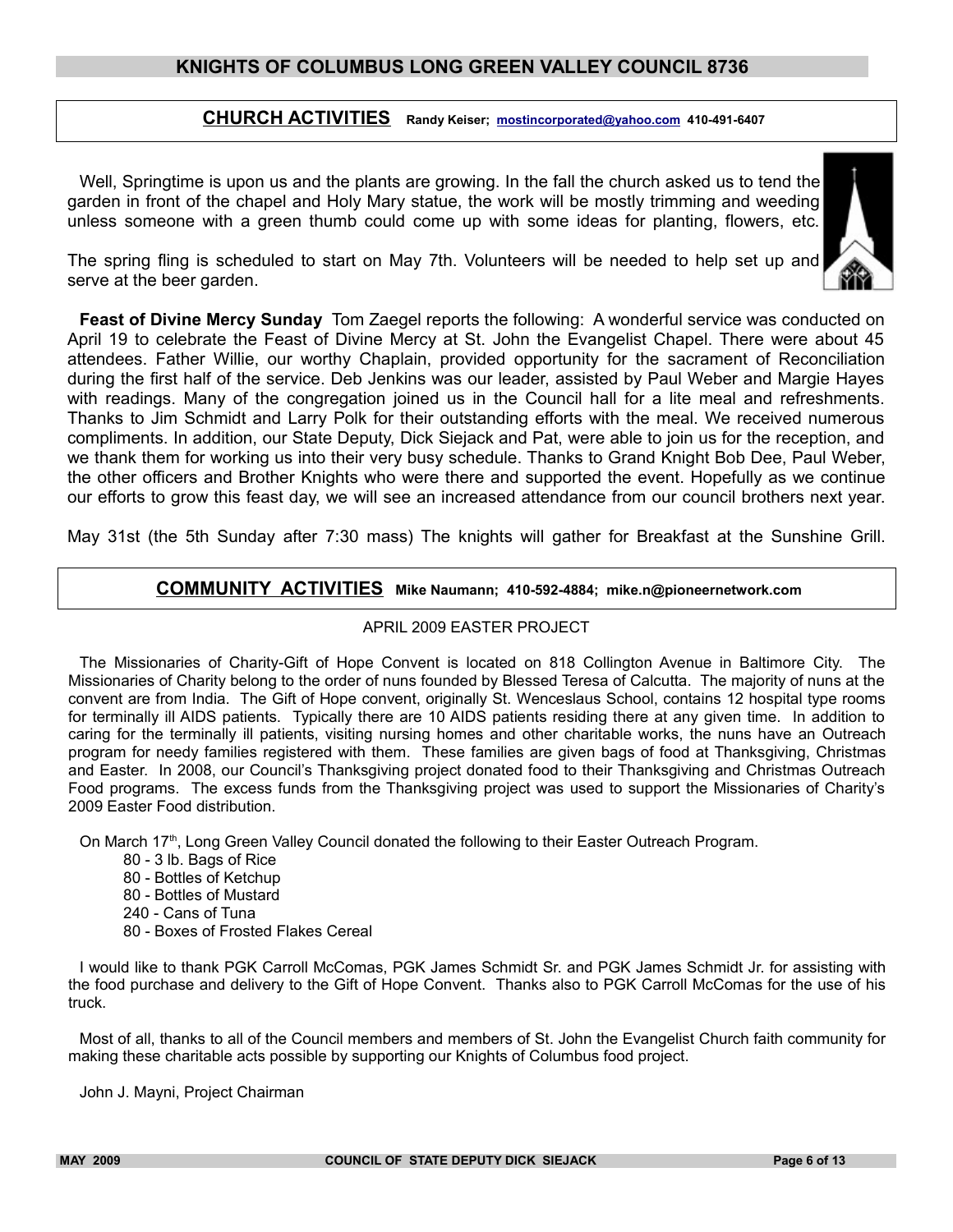## **COUNCIL ACTIVITIES**

In March, Grand Knight Robert Dee appointed a nominating committee for this year's election of Council Officers. The newly elected officers will serve for the fraternal year of July 1, 2009 through June 30, 2010. Past Grand Knights Jim Schmidt, Sr., Mike Sallese and Jim Schmidt, Jr. were appointed to the committee.

The committee is accepting nominations for the following offices and the following members have agreed to run for office for the upcoming year. Nominees must be 3<sup>rd</sup> Degree Knights. If you are interested in running for an office, please contact anyone on the committee at a meeting or be nominated from the floor during the meetings when we ask for nominees – during New Business.

| <b>OFFICE POSITIONS</b>    | Nominees agreed to run                                        | Nominees agreed to run |
|----------------------------|---------------------------------------------------------------|------------------------|
| <b>Grand Knight</b>        | <b>Thomas Zaegel</b>                                          |                        |
| Deputy G K                 | Joe Wenderoth                                                 |                        |
| Chancellor                 | <b>Robert McGraw</b>                                          |                        |
| Recorder                   |                                                               |                        |
| Treasurer                  | Jim Cross                                                     |                        |
| Advocate                   | Jim Schmidt Sr.                                               |                        |
| Warden                     | Tom Rowan Sr.                                                 |                        |
| Inside Guards              | Joe Kerins                                                    |                        |
|                            | Randy Keiser                                                  |                        |
| Outside guard              | Peter Stankoski                                               |                        |
| 1 Year Trustee             | John Mayni                                                    |                        |
| 2 Year Trustee             | Jim Schmidt Jr. has one year left on his term as Trustee.     |                        |
| 3 Year Trustee             | <b>Robert Dee</b>                                             |                        |
| Delegates to Convention    | <u>Tom Zaegel &amp; Robert Dee</u>                            |                        |
| Alternate for G K          | James Cross                                                   |                        |
| Alternate for Past GK      | James Schmidt Jr.                                             |                        |
| Chaplain                   | <b>Appointed Positions</b>                                    |                        |
| Lecturer                   | <b>Appointed Positions</b>                                    |                        |
| <b>Financial Secretary</b> | Appointed Positions By Supreme Knight for three year term.    |                        |
|                            | Delegate & Alternates 1 & 2 for the May 2010 State Convention |                        |

Each year, 1 Trustee is elected for a 3 year term, however this year we are accepting nominations for a 2 year Trustee because Jim Cross has decided to step down as Trustee and has been nominated for Treasurer. The current Treasurer Tom Zaegel has been nominated for Grand Knight.

## **FAMILY ACTIVITIES Jim Cross; 410-893-1266**

We are pleased to submit two of our Council Guards and their families as Family of the Month for April and May. Randy Keiser and his wife Lori will be submitted for Family of the Month for April. Randy is currently the Church Activities Chair and was an integral part of the Caton home repairs last year. He and his wife have three daughters, Melissa, Lydia and Christen. Joe Kerins and his wife Tonya will be submitted for Family of the Month in May. They have two children Brady, age 6, and Alaina, age 3. Joe has also recruited his father, Daniel, as one of our newest members. Randy, Joe and Dan volunteer for ballgames, dinners,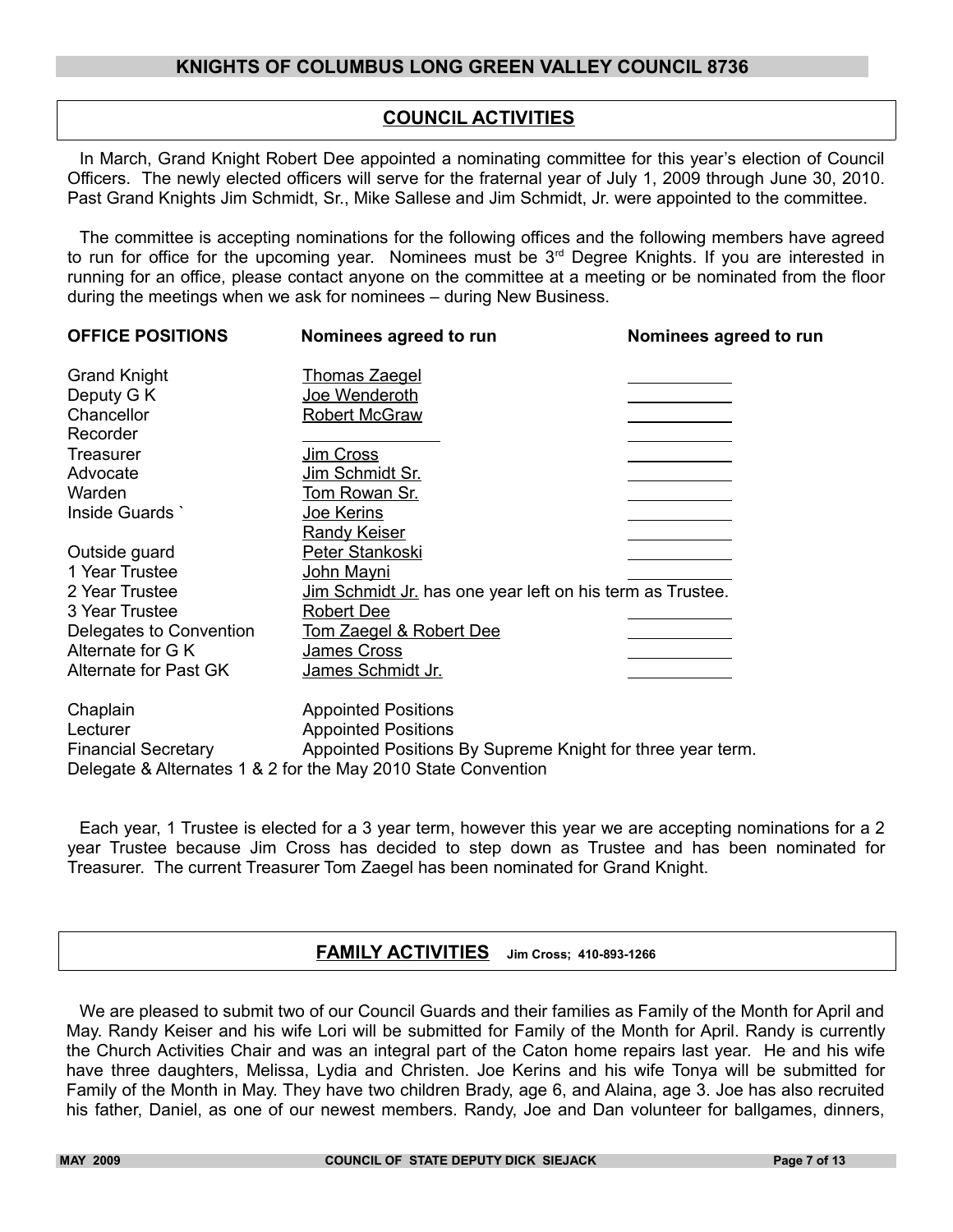blood drives, clean ups and other activities.

The Spring Fling is being held at St. John's Thursday, May 7 to Saturday, May 9. It is an entertaining way to spend some time with family members. You can even get credit for taking the family out to dinner. Pit Beef and other favorites are available usually right next to the K of C Beverage Stand.

## **YOUTH ACTIVITIES Chris Phillips**

Brothers,

On March 28 we held our 9th annual Catholic Bee. We had a total of 11 participants this year from 4 schools. What an event we put on, brothers! We had about 85 spectators join us. Our judges were Jim Cross, PGK; Jim Schmidt, Sr. PGK and Tom Zaegel, Treasurer. Also in attendance was our Youth director, Chris Phillips.

After I introduced the faculty present, Jim Cross gave some really nice opening remarks addressed to the students and spectators alike. His intro helped set the tone for the Bee. I then introduced my one and only Barbara to act as the enunciator and we were underway!

The students in attendance From Immaculate Heart of Mary were Connor Gordon, Grace King, and Evan Ford. From St. John the Evangelist we had Alex Darby, Erin Dodson and Elaina Cain. Representing St. Joseph Fullerton was Megan Young, Darius Pirozzi and Carson Hunt. And from St. Pius X we had Joseph Massa and Peggy Smith. This year's Bee was the most intense yet. We covered 192 questions to arrive at a winner. The students came excited and well prepared for the event. They had a great time and showed us some real knowledge of our faith.

Each participant received a certificate of appreciation and a rosary from Our Lady of Guadaloupe. They really like that rosary! It's a little more high end and it really shows. Our basic black is great for us but young people don't quite get the joy of your basic black rosary!

This year's winners are:

1st place - Erin Dodson, grade 4, St. Johns. She is the 1st student to win the Bee from St. Johns! She loved her \$100.00 award as did Mrs. Jeane Delcher, the principal who also received a \$100.00 donation to the school.

2nd place - Carson Hunt, grade 5, St. Joe's. He received \$75.00 for himself and won a donation of \$75.00 to St. Joe's, graciously received by Mrs. Susan Marcher.

3rd place - Grace King, grade 5, Immaculate Heart of Mary took home the \$50.00 award. Mrs. Betty O'Donnell and Mrs. Eileen Phelps excitedly received the \$50.00 donation to the school.

Everyone who attended was really pleased with the event and congratulates the Council on this most exciting event. They look forward to attending the Bee each year. And the schools who were not able to attend this year because of some timing problems were most disappointed and fully expect to return next year.

Brothers, this event has to be one of the best things we do for our youth of today and for our Church of tomorrow. These are the young people who will carry on our Church and our Councils in Catholicism for years to come.

Thanks so much for your support.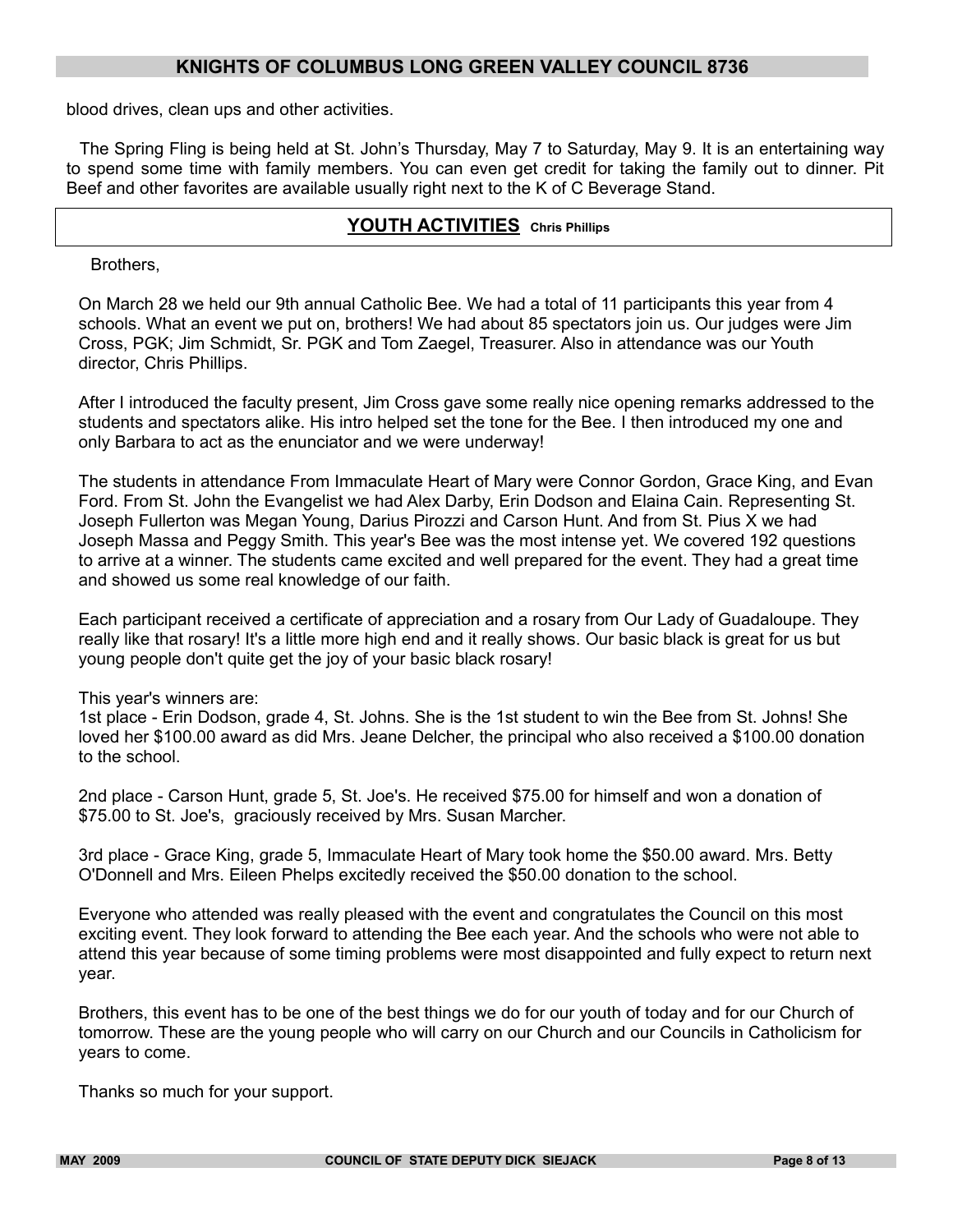## **PRO-LIFE ACTIVITIES Jim Cross; 410-893-1266**

'Marygolds' will be given to all mothers at the Mother's Day Masses at St. John's on May 10. We aim to transfer them from the flats into individual containers on Friday night at the Spring Fling. Stop by the K of C Beverage Stand to lend a hand.

#### **LECTURER'S REPORT Joe Wenderoth, (410) 491-5918, email lecturer@kofc8736.org**

The next planned Lecturer Program will involve the Apostleship of the Sea program. We have not coordinated a date yet. No lecturer program was scheduled for April's social meeting due to my personal travel.

Brother Knight Bill Bilo has a trans-Siberian railroad tour presentation with photographs. Bill and Diane toured with a National Geographic group. That program will be conducted this summer with a tentative plan for August.

As usual, the winner of the puzzle contest will be randomly selected from the pile of correct entries received. Answers will be available at the next meeting for those still befuddled.

The answer to April's puzzle Mystery Book: "HOW to JOG" is as follows. The book was a volume of an encyclopedia. The first entry in the encyclopedia was for subjects starting with HOW and the last entry was for a word starting with JOG. Hence the spine read HOW to JOG. Sadly, no one submitted a correct answer in April.

The puzzle for May follows. You can email (preferred) or snail mail answers to the Lecturer. The Knight's Ladies are also invited to compete as usual this month and I will report whether I get more correct answers from the Knights or the Ladies!

**May Puzzle.** Several United States Presidents have been assassinated. They were succeeded by Vice Presidents. On two of these occasions the Vice Presidents shared the same last name. Who were the two Presidents assassinated and who succeeded them?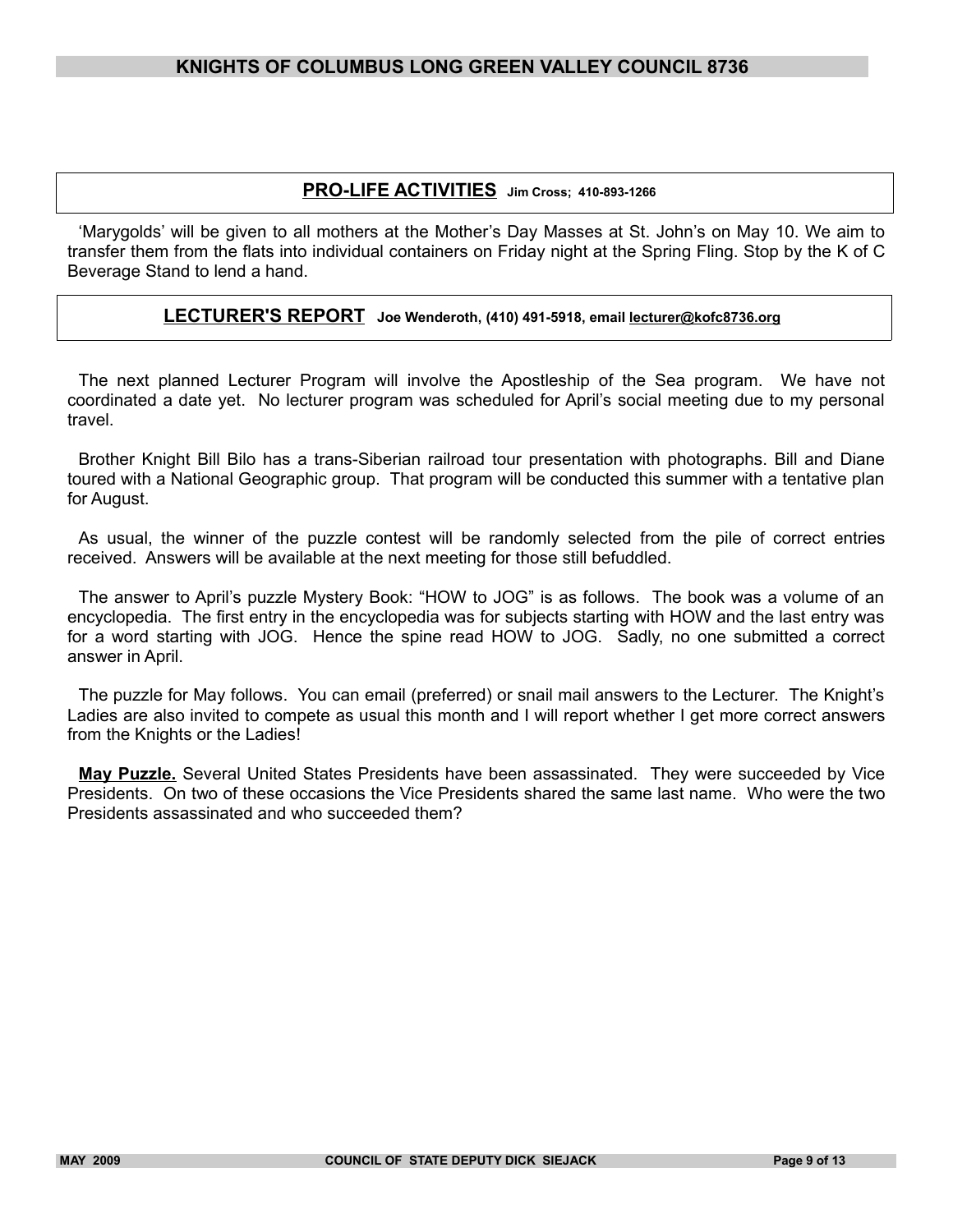## **CHANCELLOR'S REPORT Bob McGraw; Work 410-887-1828; Cell 443-299-7732; rsmcgraw@verizon.net**

Feel free to contact me if you know of any brother or family member that is need of prayers.

Please continue to pray for the following:

#### **Brothers:**

Fr. Jack Collopy Dick Spinner Vince Wheeler John Robinson Norm Bronzert William Seibert Tim Calvert Pop Stritzinger Jack Lindung

#### **Relations:**

Kim Schlee, Daughter of Brother John Schlee Norma Ventura, Wife of Brother John Ventura Leonard Scheno, Brother of Jim Scheno Ann Hughes, Mother-in-Law of Brother Joe Wenderoth Faith Rowland, Granddaughter of Brother Bill Loeffer Mary Renshaw, Wife of Brother Bob Renshaw Marilyn Carr, Wife of Brother Ronald Carr, Sr. Phyllis Rowan, Mother of Brother Thomas Rowan Stan Gibson, Brother of Brother Sam Gibson Jane Zagel, Wife of Brother To Zagel

#### **Deceased:**

Helen Oliphant, Mother of Brother Paul Oliphant Patricia Elbert, Wife of Brother Charles Elbert Brother Charles Croghan

| <b>MAY BIRTHDAYS</b>   |                |  |
|------------------------|----------------|--|
| John Robinson          | 1              |  |
| Don Temple             | 3              |  |
| <b>Ed Marciniak</b>    | 4              |  |
| <b>Denis Biscoe</b>    | 5              |  |
| Jim Schmidt, Jr.       | 5              |  |
| <b>Chris Rossi</b>     | $\overline{7}$ |  |
| <b>Gary Bowers</b>     | 9              |  |
| Pete Stankoski         | 9              |  |
| Frank Huebler          | 12             |  |
| <b>Bill Vogt</b>       | 17             |  |
| <b>Bill Buckingham</b> | 19             |  |
| Glenn Dodson           | 20             |  |
| Ken Pellatiro          | 22             |  |
| <b>Bob Infussi</b>     | 25             |  |
| Jamie Palmisano        | 25             |  |
| Ed Dalton              | 28             |  |
|                        |                |  |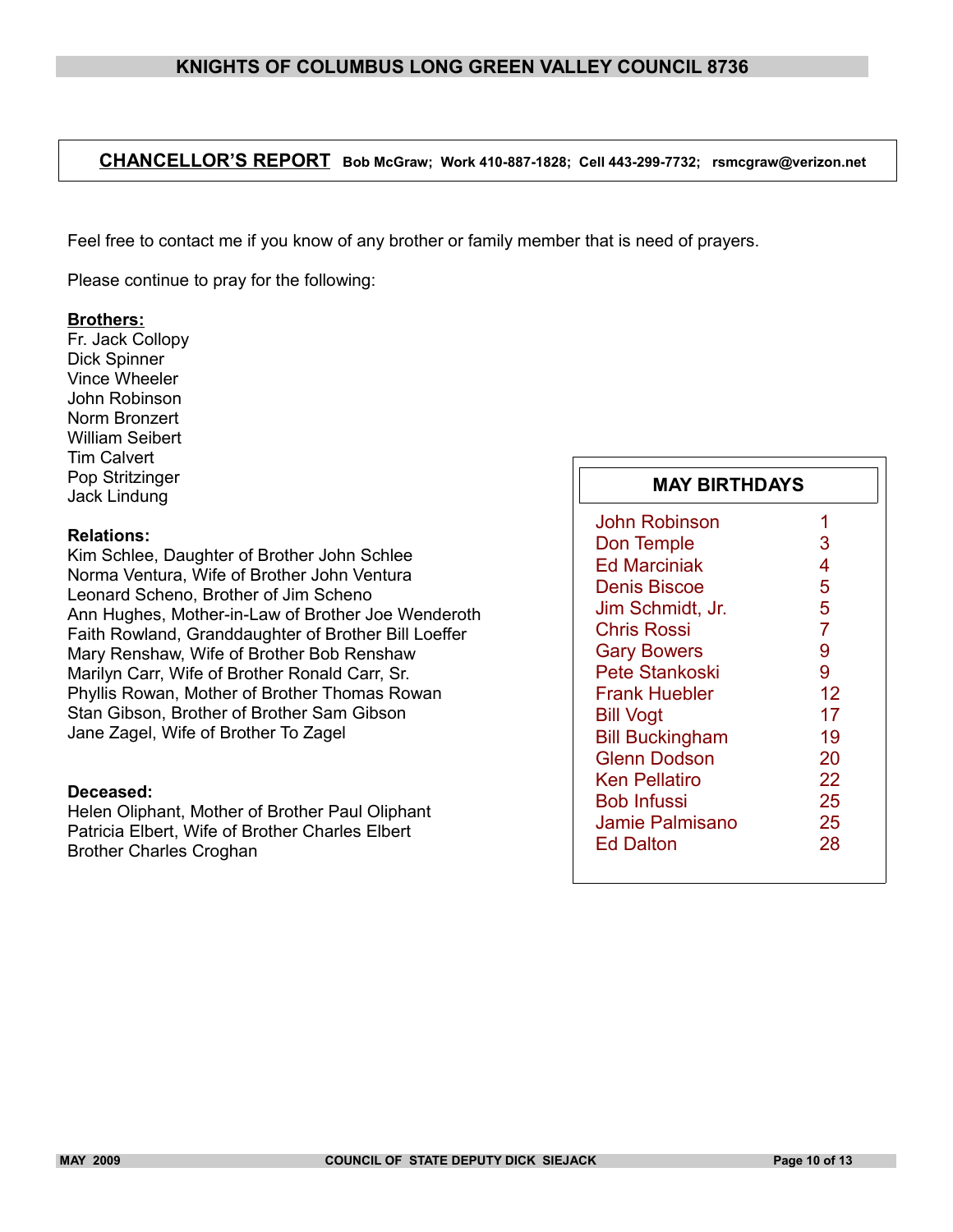| <b>TO</b><br><b>REMEMBER</b><br><b>DATES</b> |              |             |                                   |                         |  |  |
|----------------------------------------------|--------------|-------------|-----------------------------------|-------------------------|--|--|
| <b>DATE</b>                                  | <b>DAY</b>   | <b>TIME</b> | <b>ACTIVITY</b>                   | <b>LOCATION</b>         |  |  |
| <b>MAY</b>                                   |              |             |                                   |                         |  |  |
| 5                                            | Tues.        | 7:00PM      | <b>Knights Ladies</b>             | <b>Council Home</b>     |  |  |
| 7,8,9                                        | Thurs.-Sat.  |             | <b>SPRING FLING</b>               |                         |  |  |
| 12                                           | <b>Tues</b>  | 7:00PM      | <b>Officers Meeting</b>           | <b>Council Home</b>     |  |  |
| 12                                           | Tues.        | 8:00 PM     | <b>Business Meeting</b>           | <b>Council Home</b>     |  |  |
| 13                                           | Wed.         | 7:05PM      | <b>Baseball Game-Rays</b>         | <b>Camden Yards</b>     |  |  |
| 14                                           | Thurs.       | 8:00PM      | <b>BCGK Meeting</b>               | <b>Archbishop Sheen</b> |  |  |
| $15 - 17$                                    | Fri-Sun.     |             | <b>State Convention</b>           | Ocean City              |  |  |
| 21                                           | Thurs.       | 8:00PM      | <b>ABJC Meeting</b>               |                         |  |  |
| 25                                           | Mon.         |             | <b>MEMORIAL DAY</b>               |                         |  |  |
| 26                                           | Tues.        | 8:00PM      | <b>Council Social Meeting</b>     | <b>Council Home</b>     |  |  |
| 29                                           | Thurs.       | 7:05PM      | <b>Baseball Game-Tigers</b>       | <b>Camden Yards</b>     |  |  |
| <b>JUNE</b>                                  |              |             |                                   |                         |  |  |
| 04                                           | <b>Thurs</b> | 7:00PM      | <b>Officers Meeting</b>           | <b>Council Home</b>     |  |  |
| 07                                           | Tues.        |             | NO KNIGHTS LADIES MEETING IN JUNE |                         |  |  |
| 09                                           | Tues.        | 8:00 PM     | <b>Business Meeting</b>           | <b>Council Home</b>     |  |  |
| 11                                           | Thurs.       | 8:00PM      | <b>BCGK Meeting</b>               | Archbiship F. Sheen     |  |  |
| 16                                           | Tues.        | 7:05PM      | <b>Baseball Game-Mets</b>         | <b>Camden Yards</b>     |  |  |
| 18                                           | Thurs.       | 8:00PM      | <b>ABJC Meeting</b>               |                         |  |  |
| 23                                           | Tues.        | 8:00PM      | Social Meeting                    | <b>Council Home</b>     |  |  |
| 29                                           | Mon.         | 7:05PM      | <b>Baseball Game-RedSox</b>       | <b>Camden Yards</b>     |  |  |